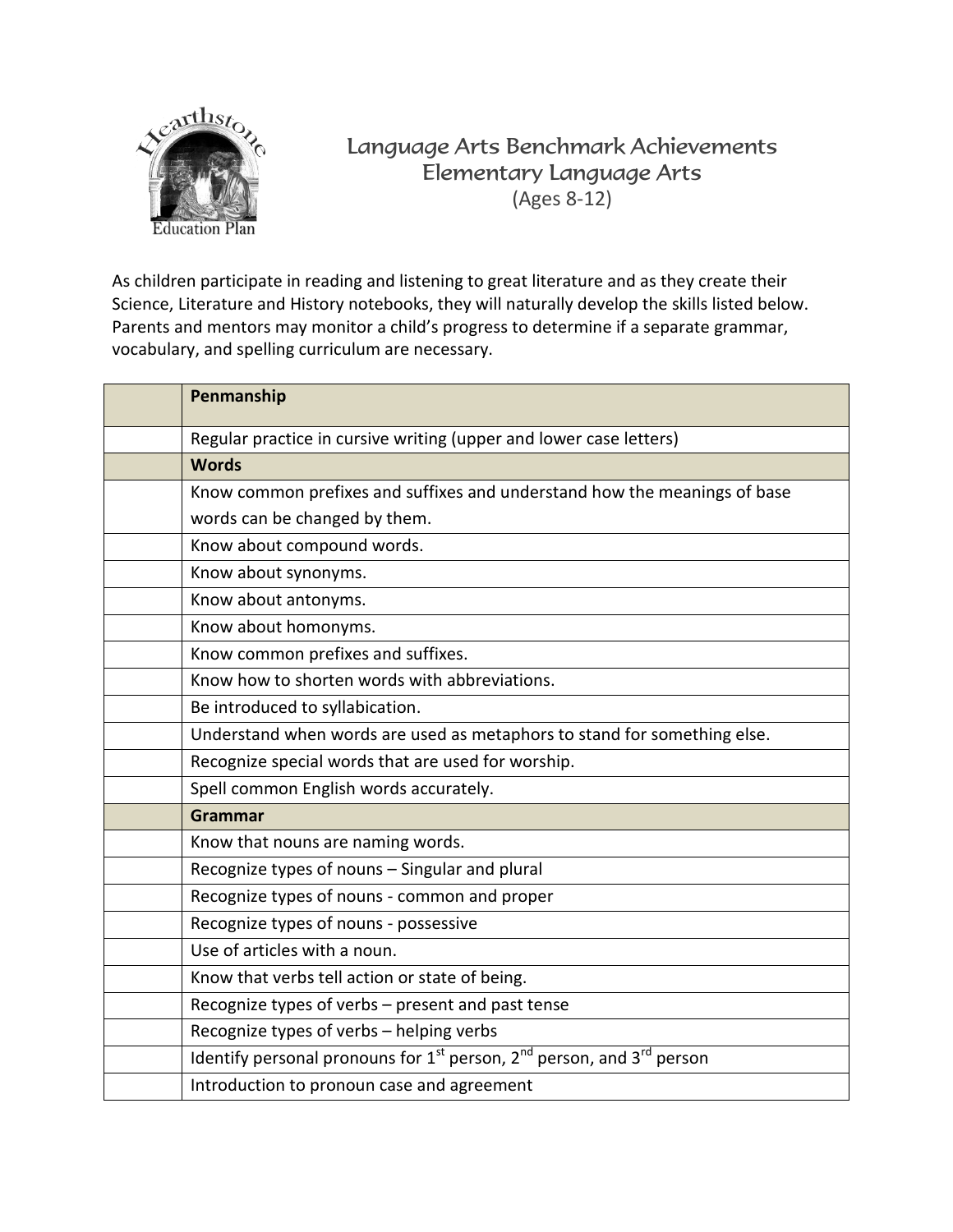| Most sentences have a noun (subject) and a verb (predicate).                             |  |
|------------------------------------------------------------------------------------------|--|
| Understand subject - verb agreement                                                      |  |
| Be acquainted with sentences that tell, ask, command, and exclaim (declarative,          |  |
| interrogative, imperative, and exclamatory).                                             |  |
| Know the following parts of speech: nouns, pronouns, verbs, helping verbs,               |  |
| adjectives, adverbs, articles, conjunctions, interjections, prepositions                 |  |
| Know that adjectives describe or tell "What kind?" and sometimes have the ending         |  |
| -ous.                                                                                    |  |
| Know that adverbs tell "How?" and can often be recognized by an -ly ending.              |  |
| Know that sentences can be joined with a conjunction.                                    |  |
| Recognize and identify direct and indirect objects                                       |  |
| Recognize and identify linking verbs                                                     |  |
| Be introduced to sentence diagramming and be able to diagram simple sentences.           |  |
| <b>Punctuation</b>                                                                       |  |
| Know the use of periods, questions marks and exclamation points to end sentences.        |  |
| Know these uses of commas: in dates and addresses; after greetings and closings of       |  |
| letters; in series; to set off no, yes, and similar words; to set off names when persons |  |
| are addressed; when a person's last name is written first; with quotation marks.         |  |
| Know the placement of quotation marks in short quotations and in quotations more         |  |
| than a paragraph long.                                                                   |  |
| Know the use of apostrophes in contractions and to show possession.                      |  |
| <b>Indentation</b>                                                                       |  |
| Indent at the beginnings of paragraph, certain lines of poetry, and each time a          |  |
| different person speaks in a conversation of direct quotations.                          |  |
| <b>Study Skills</b>                                                                      |  |
| Know how to alphabetize and use alphabetized helps such as dictionaries and              |  |
| encyclopedias.                                                                           |  |
| Use guide words at the tops of pages in these alphabetized study helps.                  |  |
| Be able to use card catalogs or computerized catalogs in libraries.                      |  |
| In a dictionary, understand the "fine print" of multiple meanings, parts of speech,      |  |
| accents, pronunciation symbols, and syllabication.                                       |  |
| Know how to use indexes and tables of contents in books.                                 |  |
| Know how to use a library.                                                               |  |
| <b>Speaking</b>                                                                          |  |
| Show courtesy in conversation, answering a telephone, making introductions.              |  |
| Tell stories with events in sequential order.                                            |  |
| Give oral reports and take part in group dramatizations.                                 |  |